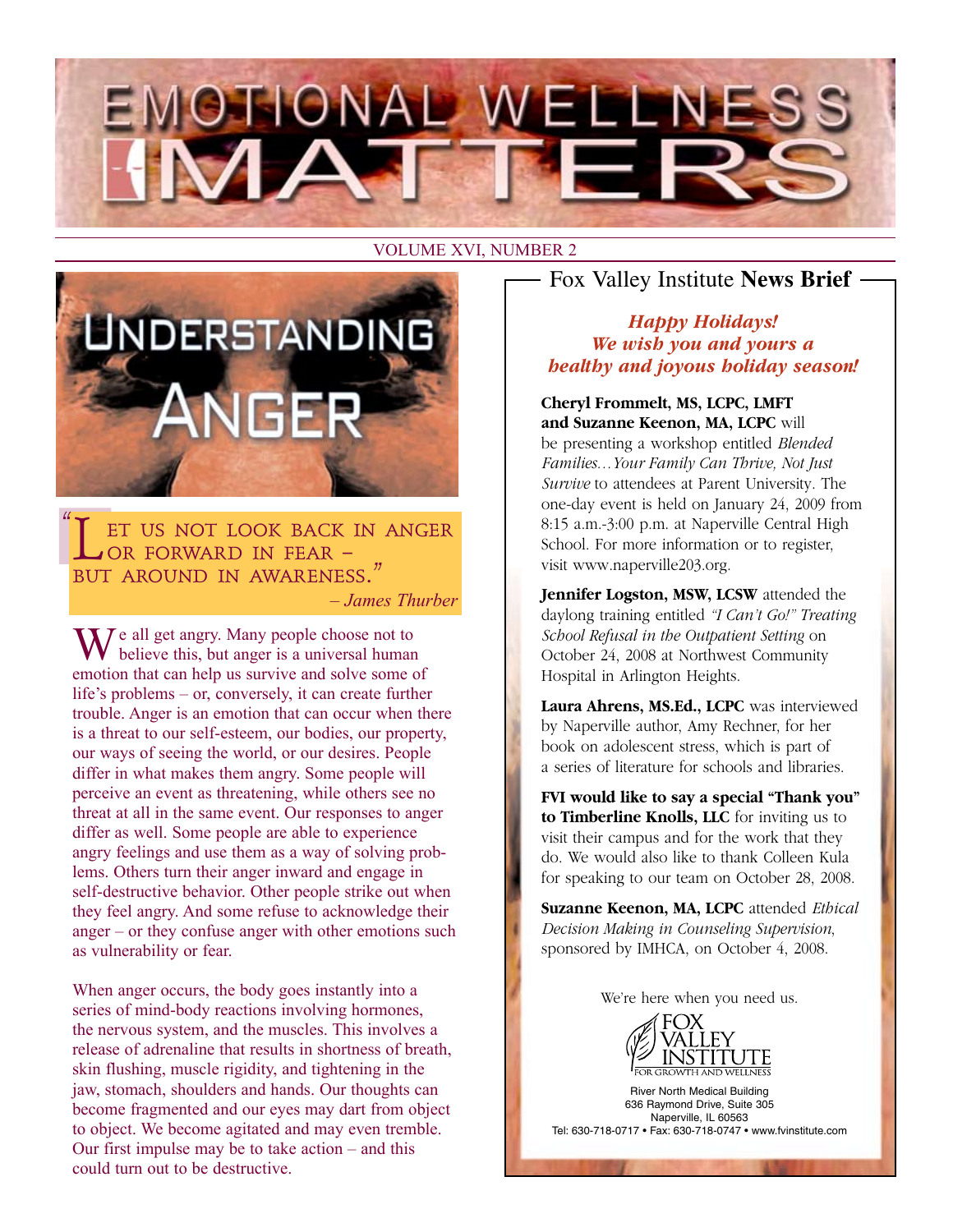Think of anger as a tool for survival. When we perceive a threat, we experience a *fight or flight response*. That is, we will either struggle to head off the threat or we will flee the situation. Either response can be helpful, depending on the circumstances. Anger is a tool that, when used effectively, can motivate us to solve problems and confront threats in a sensible manner.

Some children are brought up to feel comfortable with their anger. When they feel angry, they have a parent or other adult who helps them experience this emotion, become familiar with it, and contain their responses to it. With the guiding hand of a stable adult, they learn to trust in their anger, to feel secure when anger occurs, and to direct it nondestructively and productively. They accept anger as an emotion that can be used in a positive way. They experience anger fully – but they are able to moderate their responses, a skill they will be able to use throughout their lives.

Unfortunately, many of us, as we grew up, lacked helpful guidance in learning to deal with our anger – which is widely seen as a negative emotion that should be suppressed. A common myth suggests that healthy, happy people do not get angry. Nothing could be further from the truth. How often have we been told never to show our anger? How many people have been made to feel shame for having anger, only then to turn their anger inward and chastise themselves for feeling this normal emotion? If we don't recognize or experience anger, we cannot learn ways to deal with it in a healthy way. If we turn it inward on ourselves, we will have difficulty using it to deal effectively with problems in the real world. Luckily, even if we learned unproductive ways of handling anger in childhood, we can learn useful methods for dealing with this emotion in adulthood.

#### **Directing Anger Toward Others**

Those who were told in childhood to avoid anger may never come to know what their anger is all about. They fear the emergence of angry feelings. When their anger is triggered, they may find themselves suddenly out of control. For those who are unfamiliar with anger, the likelihood of catapulting into rage becomes a real possibility. When things are at their most extreme, people can get hurt, damaging words can be spoken, and property can be destroyed. When people rage, they often want to overwhelm the other person who made them angry – but they fail to understand that the consequences of raging will generally backfire on them. They lose credibility and respect in the long run, and there may even be legal consequences.

Anger directed toward others can express itself in various forms of behavior, such as –

- Verbally abusing, berating, and lecturing other people
- Holding grudges
- Manipulating others to get what you want
- Using sarcasm to show your superiority
- Harboring vengeful thoughts
- Refusing to see your part in a problem and placing the blame on another person or situation
- Using the silent treatment
- Using unfair tactics on others and catching them off guard (passive aggression)
- Displacing anger onto those who are weaker, but not the real cause of the anger

The way we handle anger in adulthood has much to do with the strategies we learned in our earlier years. Some people feel that venting their anger will dissipate it, but research argues against this myth. Venting anger unproductively usually just increases the probability of getting angrier.

### **Directing Anger Inward**

Many people feel ashamed for having anger. If our self-esteem has been damaged, we are ripe candidates for blaming ourselves when we are angry. Women may be particularly susceptible because of cultural expectations to be nice. We may learn to direct our anger toward ourselves rather than attributing it to a perceived threat out in the world. We may berate ourselves and engage in self-destructive behavior as a consequence. Anger directed toward ourselves can manifest itself in –

- Physically harming ourselves
- Blaming ourselves for problems, even when we are not really the cause of the problem
- Refusing to feel any emotions, numbing out
- Running away from problems and never addressing them
- Abusing drugs, alcohol, food, or participating in other forms of addiction
- Engaging in dangerous behavior, such as reckless driving or thrill-seeking behavior
- Feeling uncomfortable spending time alone
- Holding on to anger and allowing it to store up

"You can't shake hands with a CLENCHED FIST.

*– Indira Ghandi*

**This newsletter is intended to offer general information only and recognizes that individual issues may differ from these broad guidelines. Personal issues should be addressed within a therapeutic context with a professional familiar with the details of the problems. ©2008 Simmonds Publications: 5580 La Jolla Blvd., #306, La Jolla, CA 92037 Website ~ www.emotionalwellness.com**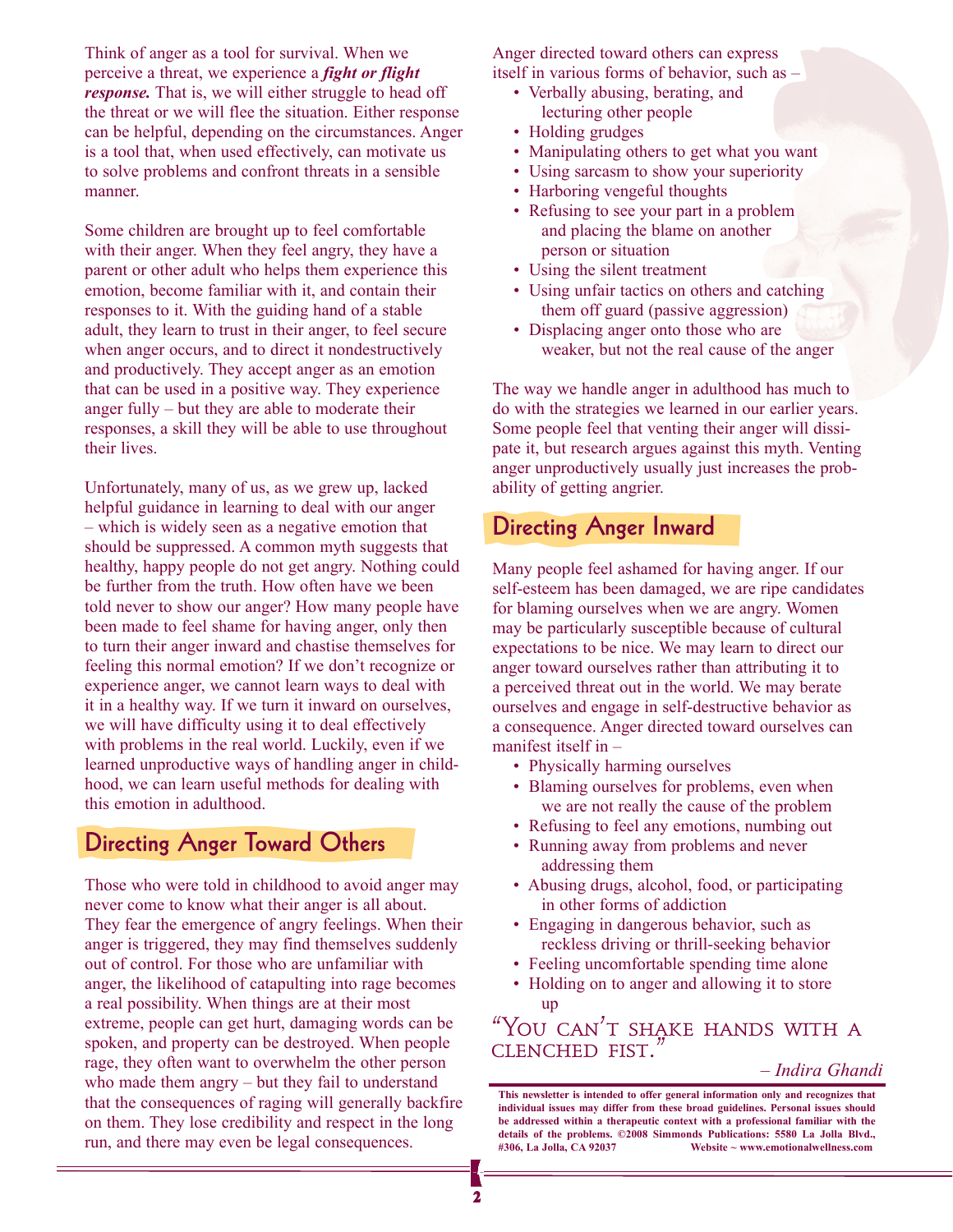#### **Some Suggestions for Taking a Positive Approach Toward Anger**

 $\blacksquare$  The most important thing one can do to manage anger is to **get to know this emotion** – and to know it well. Ask yourself the following questions. What triggers my anger? Are there any themes in these triggers (for example, feeling condemned, feeling controlled by others, feeling rejected)? What happens in my body when I'm angry? What are my thoughts when I feel angry? What actions do I feel compelled to take? When you know your anger, you can have a more controlled response to it. This puts you into the position of having more choices in how you handle angry situations. A trained therapist can help you understand the themes associated with your anger.

Our thinking influences the feelings we have about certain situations. Examine **the automatic hostile thoughts** you have about these situations. For example, when a friend ignores you, do you automatically begin to have negative thoughts about this person? These negative thoughts can ignite a process of angry feelings. But you can ward off these feelings if you **change the negative thoughts to more positive ones.** Perhaps your friend was having a bad day or didn't know that you were trying to make contact. Take a more compassionate, forgiving, and trusting approach toward the world. This can give us a sense of empowerment – where we are in control, not our anger. Even if we are insulted or rejected, isn't it better to see what the problem is, take a flexible attitude toward the situation, and solve the problem rationally? When we examine the thoughts that lead to angry feelings, we can prevent ourselves from sliding into an angry response.

Anger, used productively, is a problem-solving tool. Once we have learned to contain our anger and change our negative anger-provoking thoughts, we can then **use an assertive position to deal with problems.** Assertion is logical and non-emotional. There is no uncontrolled anger in a truly assertive response. Rather than having an angry blowout with your friend, simply tell her that you felt frustrated and rejected when she failed to return your phone call. Then you will hear her side of it, and communication about the problem can begin. Assertion is a way of defining your boundaries. You can let others know who you are and what you expect (although this does not mean that they will necessarily do what you want). In using assertive techniques, you solve the problem rather than letting it fester into destructive anger.

n It is **better to be connected than right.** Striving to be right has caused many wars – and few wars have produced real winners. Most people involved in a dispute believe that they are right and the other is wrong – and both sides can usually muster up the evidence to support their case. Rather than falling into anger and taking an adversarial position when there is conflict, try using **good communication skills** to solve the problem. Learn how to listen to the other party. Speak in terms of "I-statements" rather than blaming others and putting them on the defensive. Don't bombard the other person with a litany of past grievances – just address the issue at hand. Good communication skills can be learned in a therapeutic setting.

**n** Finally, there are a number of other methods for dealing constructively with anger. For example, if you have anxiety associated with anger, get some **physical exercise** to dissipate the anxiety. Take some calming **deep breaths.** Or **write out your angry feelings**  (write in a journal, or compose a letter or email – *but do not send it!*). If an angry situation is getting out of control, **leave the situation** – give yourself some time to cool off. And above all, **don't take action** when you are angry (repeat to yourself privately in an angry situation "Don't take action. Don't take action."). Tell yourself, "I'm a loving and good person who has integrity – and I'm going to stay that way."

#### **An Exercise for Exploring Anger**

*Do this exercise once a day for a month or so. It only takes a few minutes. This exercise encourages you to explore your anger so that you can take a more contained approach toward it.* 

Find a quiet time and place with no distractions (turn off the TV and background music). Close your eyes and visualize someone you are angry with. Feel the anger welling up inside you. Make the anger swell. Now observe your body's reaction to the anger you are feeling. Observe your thoughts during your anger. Feel your state of being angry and realize that you are now in touch with a normal human emotion.Then, when your anger has built to a peak, deliberately let it go. Release your breath slowly and calm yourself. (This trains the brain to let go of anger.) In time you will realize that you feel comfortable with your anger. It's simply a normal emotion that helps us deal with life's problems. *(Note: since anger is such a powerful emotion for some people, it is strongly recommended that this exercise be done under the guidance of a trained psychotherapist.)*